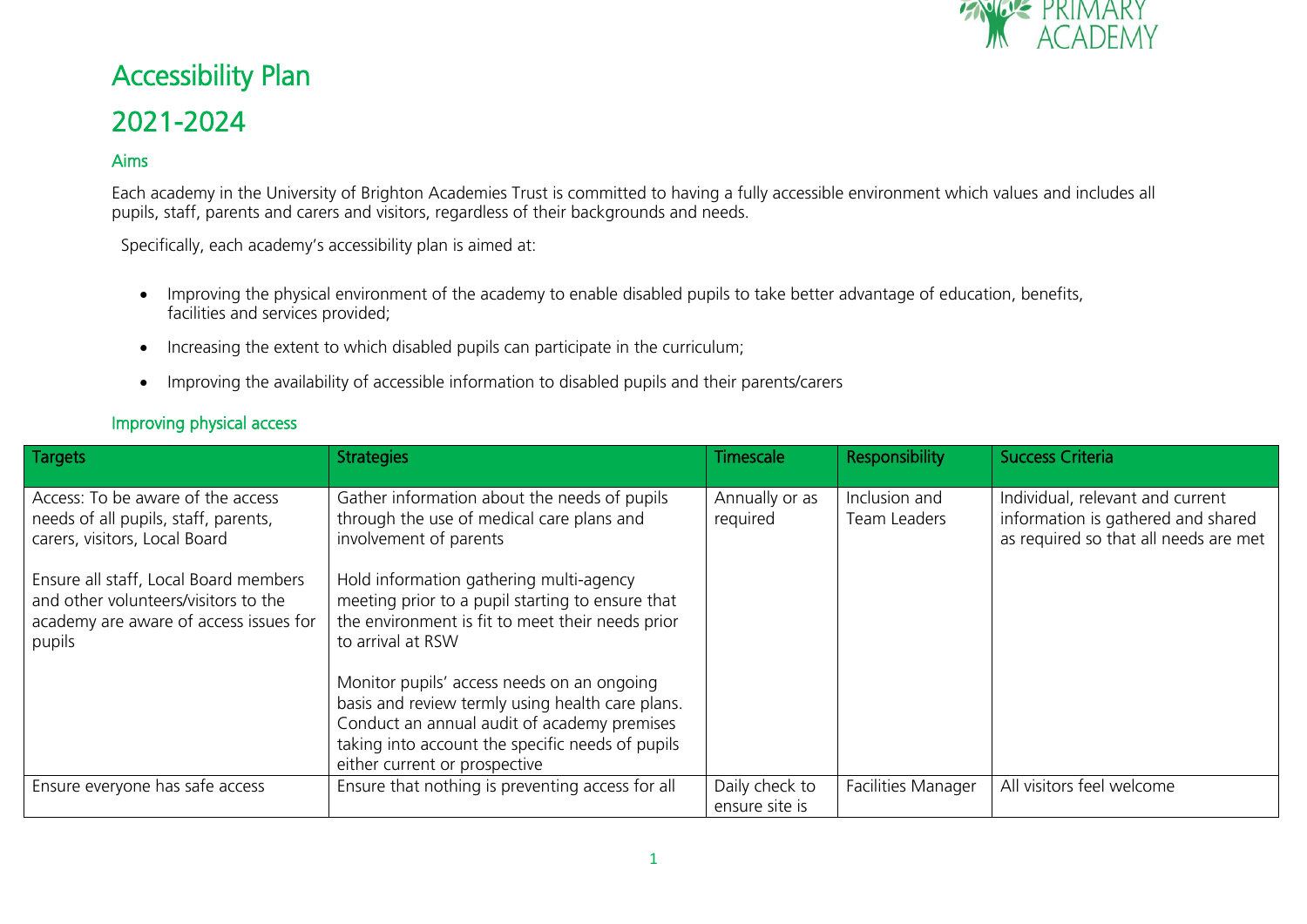|                                                                                                                                                                               | Check exterior lighting is working on a regular<br><b>basis</b>                                                                                                                                     | clear of<br>obstructions   |                                      | Everyone feels safe and can gain<br>access safely into the academy<br>grounds                                       |
|-------------------------------------------------------------------------------------------------------------------------------------------------------------------------------|-----------------------------------------------------------------------------------------------------------------------------------------------------------------------------------------------------|----------------------------|--------------------------------------|---------------------------------------------------------------------------------------------------------------------|
| Ensure that the building remains fully<br>accessible and compliant in line with<br>the Equality Act                                                                           | Ensure that any building or maintenance works<br>ensure full compliance with the Equality Act in<br>relation to access e.g ramps, visual alarms etc                                                 | As works are<br>undertaken | <b>Facilities Manager</b>            | That the building is fully accessible<br>and easily travelled by all staff,<br>pupils, parents, carers and visitors |
| Exits: Ensure all disabled or impaired<br>people can be safely evacuated                                                                                                      | Personal Emergency Evacuation Plans to be<br>completed and reviewed on an annual basis for<br>all disabled pupils and staff.<br>Additional reviews to be completed if changes<br>occur to buildings | As required                | <b>Inclusion Team</b><br>and Leaders | All pupils and staff working with<br>them are safe                                                                  |
| Ensure that the academy passes its Fire<br>Safety Audit including training for staff<br>is up to date, equipment checks are<br>regular and defective equipment is<br>replaced | Ensure staff are fully trained and aware of their<br>duties                                                                                                                                         | Daily                      | <b>Facilities Manager</b>            | All staff and pupils have safe,<br>independent exits from the academy                                               |

## Improve access to Information

| Targets                                                                | <b>Strategies</b>                                                                                                                                                                                                                                                                                  | <b>Timescales</b> | Responsibility                     | <b>Success Criteria</b>                                                                                             |
|------------------------------------------------------------------------|----------------------------------------------------------------------------------------------------------------------------------------------------------------------------------------------------------------------------------------------------------------------------------------------------|-------------------|------------------------------------|---------------------------------------------------------------------------------------------------------------------|
| Website is compliant with statutory<br>regulations                     | Annual website audit undertaken                                                                                                                                                                                                                                                                    | Annual check      | <b>UoBAT</b>                       | Compliant website                                                                                                   |
| To improve awareness of alternative<br>formats for sharing information | Using a variety of formats for communication and<br>check that correspondence sent home is accessible<br>in relation to reading ability, language etc<br>Ensure all parents/carers are aware that the<br>academy can provide communication in large text,<br>via telephone/meetings to meet needs. | Ongoing           | <b>Academy Business</b><br>Manager | All parents/carers become aware of<br>alternatives available and how<br>these can be accessed                       |
| Ensure information in all SEN reviews is<br>accessible to all parties  | Provide a choice of formats for pupils,<br>parents/carers to provide views on reviews                                                                                                                                                                                                              | Ongoing           | <b>Inclusion Team</b>              | Parents/carers have choices about<br>how they are communicated with<br>and how they provide their points<br>of view |